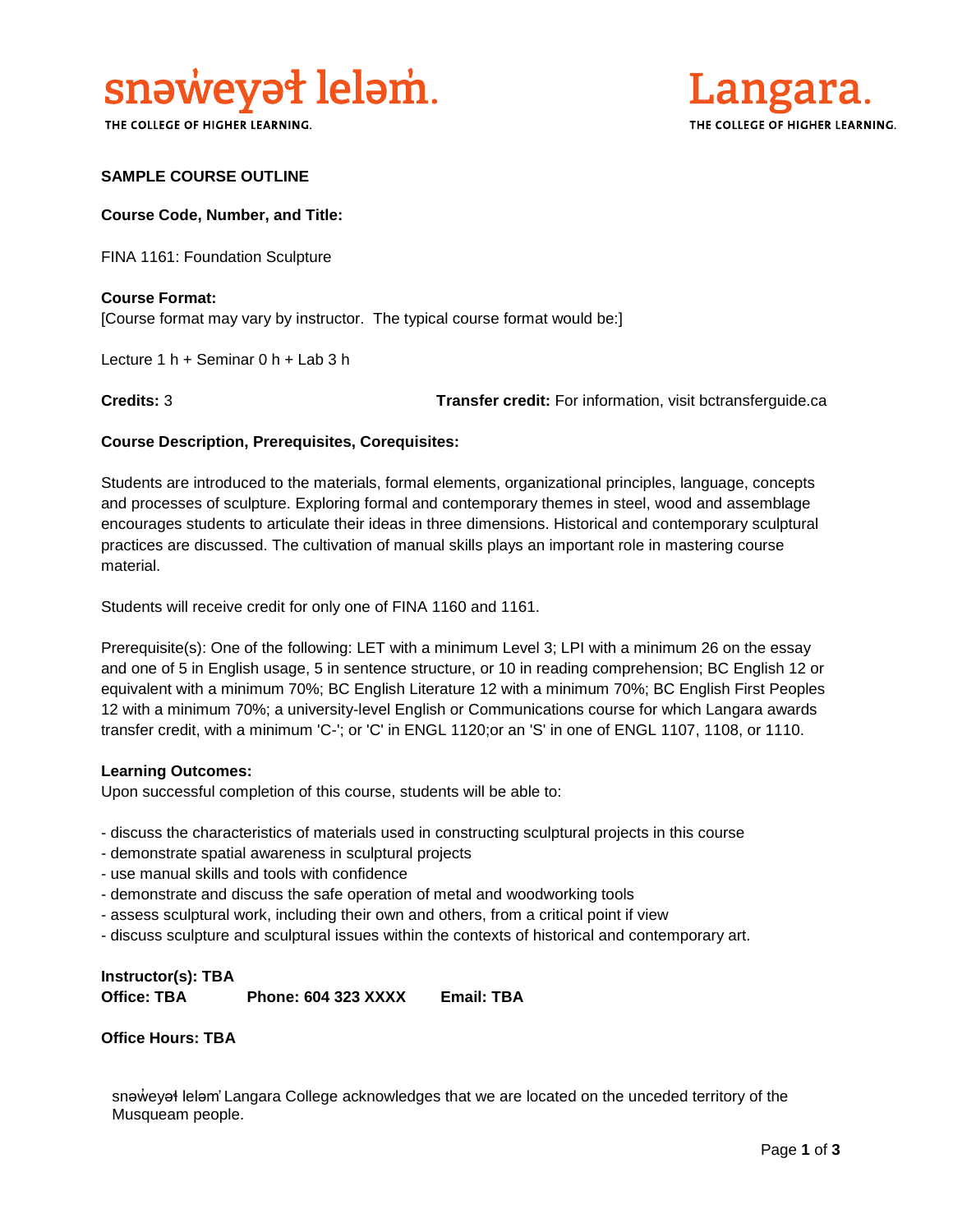# snaweyat lelam.



THE COLLEGE OF HIGHER LEARNING.

### **Textbook and Course Materials:**

[Textbook selection may vary by instructor. An example of texts and course materials for this course might be:}

For textbook information, visit [https://mycampusstore.langara.bc.ca/buy\\_courselisting.asp?selTerm=3|8](https://mycampusstore.langara.bc.ca/buy_courselisting.asp?selTerm=3|8)

Note: *This course may use an electronic (online) instructional resource that is located outside of Canada*  for mandatory graded class work. You may be required to enter personal information, such as your name *and email address, to log in to this resource. This means that your personal information could be stored on servers located outside of Canada and may be accessed by U.S. authorities, subject to federal laws. Where possible, you may log in with an email pseudonym as long as you provide the pseudonym to me so I can identify you when reviewing your class work.* 

**Assessments and Weighting: Final Exam % Other Assessments % (An example of other assessments might be:) %**

Quizzes/Tests: 10% Assignments: 75% Participation: 15%

Number of assignments: 3

Participation format: Attendance and promptness, personal commitment, proper studio usage and clean up, health and safety observance

Number and variety assignments: n/a

Proportion of individual and group work: Individual: 100%

**Grading System:** Letter grade Specific grading schemes will be detailed in each course section outline.

Passing grade: D

### **Topics Covered:**

[Topics covered may vary by instructor. An example of topics covered might be:]

In this course, the students will be required to create artwork by combining concept, material, and technique. Historical context will be given during oral presentations using appropriate audio visual equipment.. Demonstrations in the classroom and the workshop will familiarize the students with proper and safe operation of tools and techniques required to complete projects. The work created in the course will be discussed in both group and individual critiques. Field trips will be taken when appropriate. Project

*This generic outline is for planning purposes only.*